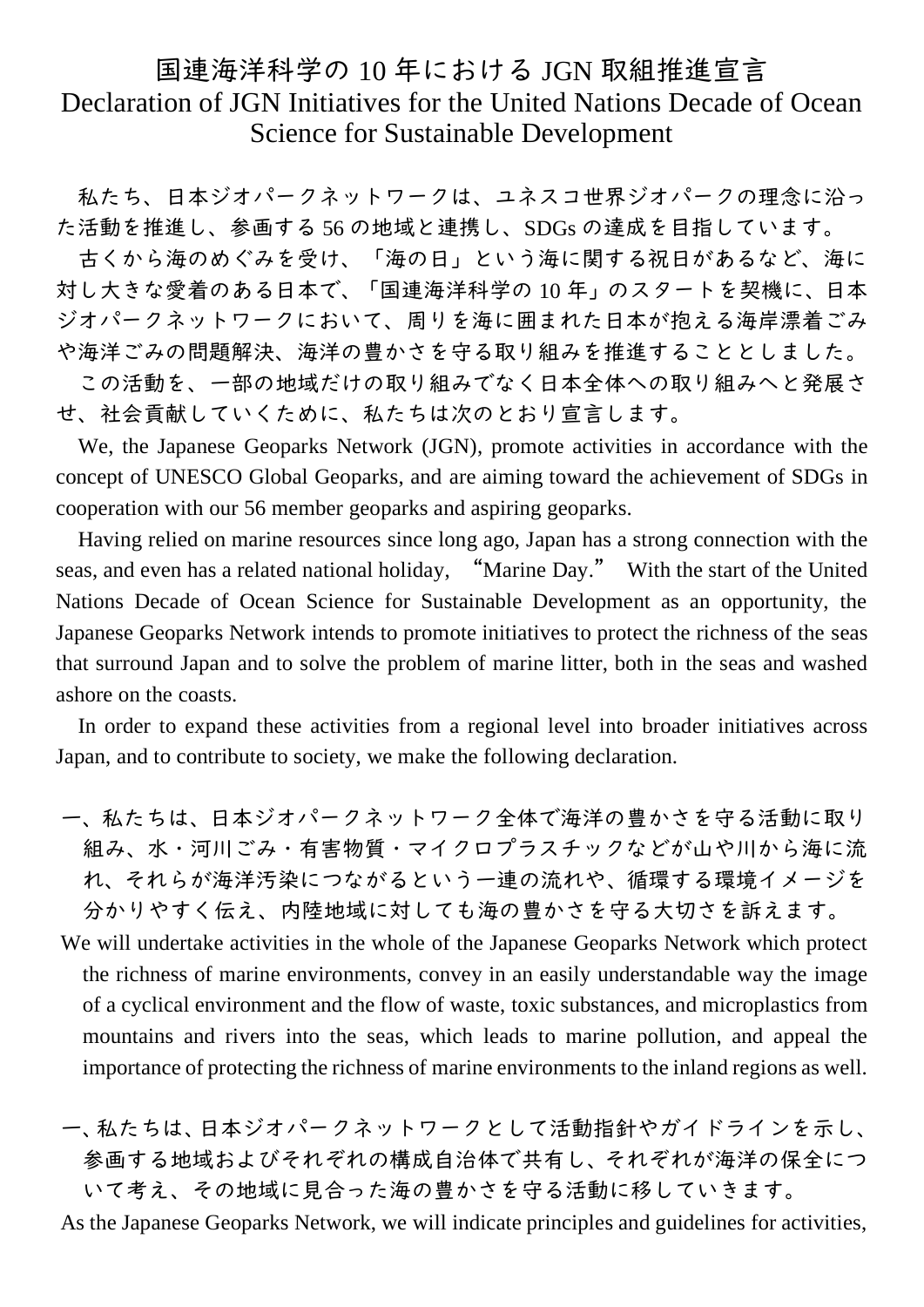and share them among our member regions and their comprising municipalities; the respective regions will think about marine conservation and move toward marine environment protection activities suitable to the region.

- 一、私たちは、日本ジオパークネットワークのネットワークを駆使し、定期的な各 地域での取組の共有や、意思確認を行い、切れ目のない活動を続けていきます。 Fully utilizing the networking function of the Japanese Geoparks Network, we will periodically share the initiatives carried out in each region, confirm intentions, and continue activities without interval.
- 一、私たちは、教育機関とも連携し、学校教育の中のジオパーク教育の一環として 海洋教育を実施することで、若い世代に向けて「海洋リテラシー」を醸成してい きます。
- In cooperation with educational institutions, we will implement marine education as part of geopark education in schools, in order to foster ocean literacy in the younger generation.
- 一、私たちは、地球に生きる一員として、このキックオフイベントをきっかけに一 層「海洋」と向き合い、ジオパーク活動を通して、社会全体に海洋保全について 意識の和を広げていきます。
- As residents of our planet Earth, starting with this kick-off event, we will confront issues related to the seas more than ever, and through geopark activities, we will spread awareness about marine conservation in society as a whole.
- 一、私たちは、いまもこれからも海洋リテラシーを学び、自分たちの足元からでき る取り組みを積極的に実践し、さらに、後輩たちにも海洋の豊かさを守る活動を 自分事と捉えてもらうように繋いでいきます。
- We will strive to improve ocean literacy now and moving forward, proactively put into practice what initiatives we have the means to, and pass on to those after us a sense of ownership in activities that protect the richness of marine environments.

2021年11月13日 13 November 2021

日本ジオパークネットワーク 理事長 米田 徹 Japanese Geoparks Network, President YONEDA Toru